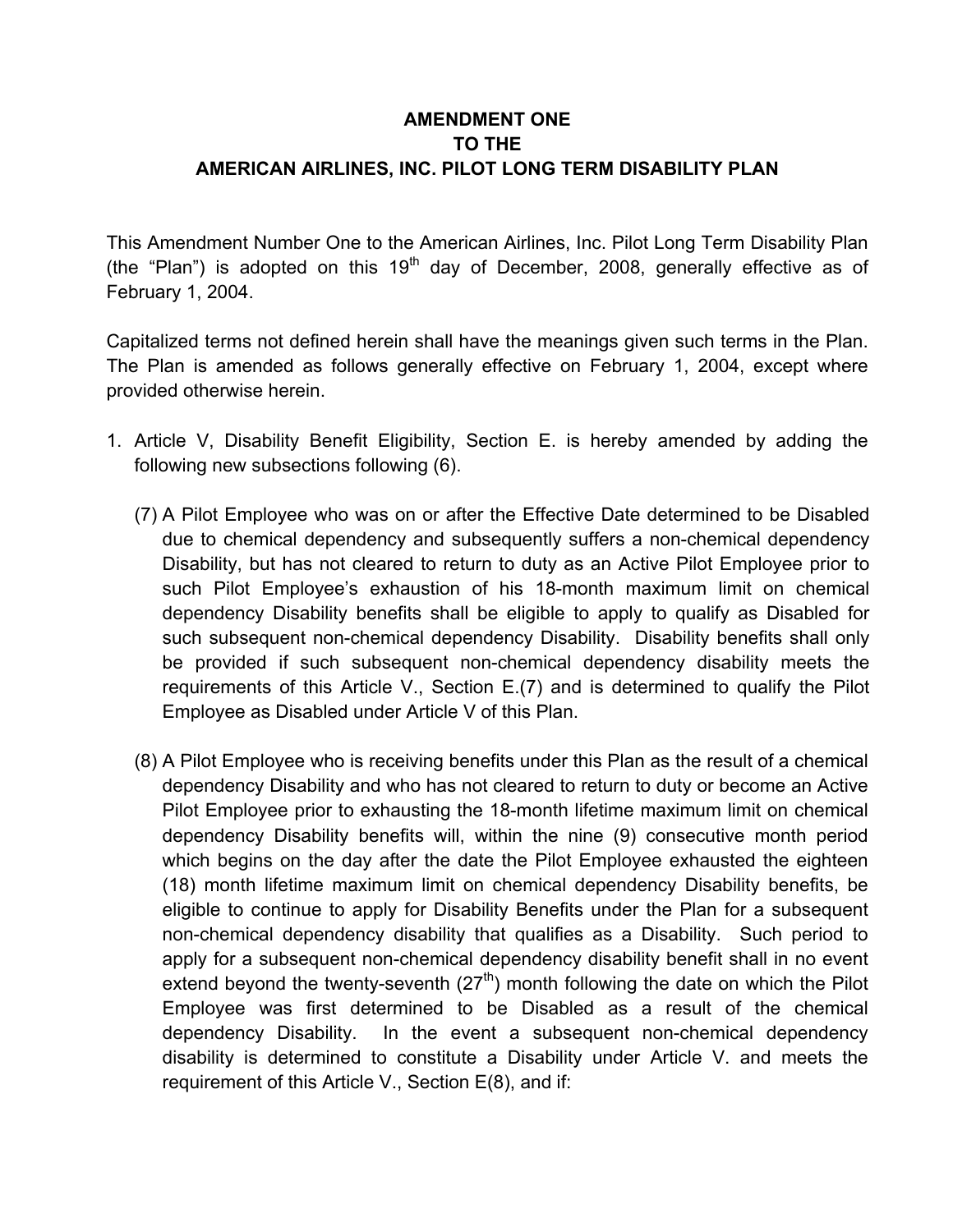- (a) the subsequent non-chemical dependency Disability is determined to occur within 30 days after the date on which the Pilot Employee exhausts the eighteen (18) month maximum lifetime period for chemical dependency Disability benefits, the Pilot Employee shall not be required to complete a new Elimination Period for the subsequent non-chemical dependency Disability;
- (b) the subsequent non-chemical dependency Disability is determined to occur at least 31 days and no more than nine (9) months after the date on which the Pilot Employee exhausts the eighteen (18) month maximum lifetime period for chemical dependency Disability, the Pilot Employee shall be required to complete a new Elimination Period, including exhaustion of any paid sick leave and/or vacation, with respect to the subsequent non-chemical dependency Disability before any benefits are payable under this Plan; or
- (c) the subsequent non-chemical dependency Disability is determined to occur after nine (9) months after the date on which the Pilot Employee exhausts the eighteen (18) month maximum lifetime period for chemical dependency Disability, the Pilot Employee will no longer be eligible for Disability benefits under this Plan until such Pilot Employee is cleared to return to duty and qualifies as an Active Pilot Employee.
- (9) A Pilot Employee who exhausts his/her eighteen (18) months lifetime maximum limit on payments for chemical dependency Disability benefits and then later clears to return to duty and becomes an Active Pilot Employee and continues to work as an Active Pilot Employee for a period of time and then suffers a relapse of his/her prior chemical dependency Disability or a new chemical dependency Disability (the "Subsequent Chemical Dependency Disability") shall be placed on sick leave, if such Pilot Employee has any accrued sick leave, until such sick leave is exhausted and then on an unpaid sick leave of absence, but shall not be eligible for any additional chemical dependency Disability benefits under this Plan. During the fifteen (15) consecutive month period commencing on the date of the commencement of the sub sequent Chemical Dependency Disability (the "15 Month Eligibility Period") such Pilot Employee shall be eligible to apply for Disability benefits under the Plan for a nonchemical dependency Disability without regard to whether the non-chemical dependency Disability is related to unrelated to the Subsequent Chemical Dependency Disability. Such eligibility to apply for non-chemical dependency Disability benefits under this Plan ceases upon expiration of the 15 Month Eligibility Period, or, if earlier, upon the date the Pilot Employee clears to return to duty. The Company shall have the right to monitor the Pilot Employee's progress toward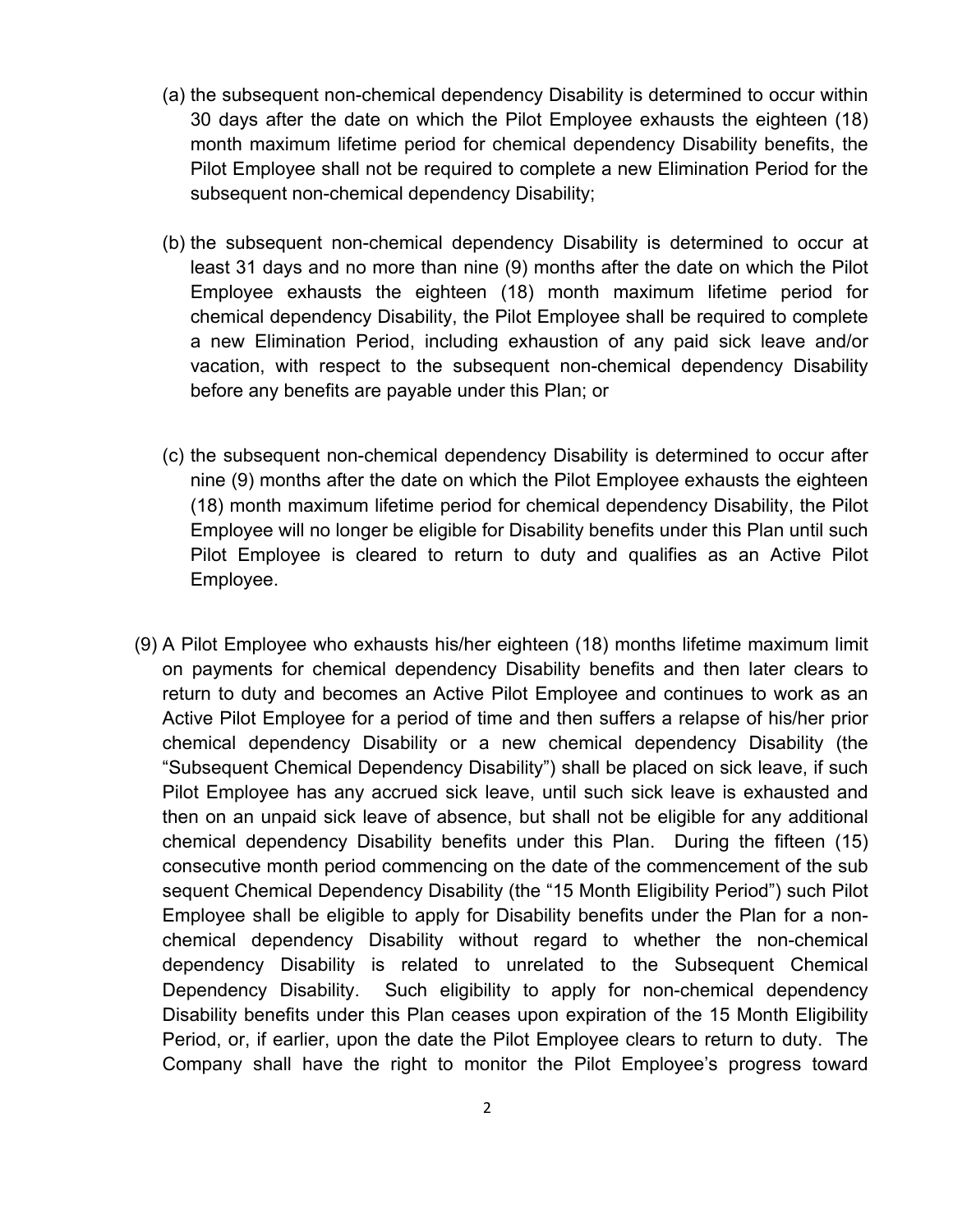recovery during the 15 Month Eligibility Period. Any Disability benefits which a Pilot Employee qualifies to receive for a non-chemical dependency Disability during the 15 Month Eligibility Period shall commence ninety (90) days after the date of the nonchemical dependency Disability diagnosis, or on the expiration of the Pilot Employee's paid sick leave or vacation, if later. If such Pilot Employee has accrued sick time and/or accrued vacation time when he/she relapses with a Subsequent Chemical Dependency Disability, such Pilot Employee's sick time and vacation days shall be paid until exhausted and such payments shall run concurrently with the 15 Month Eligibility Period.

- (10) A Pilot Employee who has only utilized a portion of his/her eighteen (18) month lifetime maximum limit on chemical dependency Disability benefits and later clears to return to duty as an Active Pilot Employee and continues as an Active Pilot Employer for a period of time and then suffers a relapse of the prior chemical dependency Disability or incurs a new chemical dependency Disability ("Subsequent CD Disability") shall be eligible to apply for Disability benefit and utilize any remaining unused portion of the eighteen (18) month lifetime maximum limit on chemical dependency Disability benefits until such lifetime maximum limit is exhausted. In the event such Subsequent CD Disability meets the requirements of this Article V., Section E.(10) and is determined to qualify as a Disability under Article V of this Plan:
	- (a) If such Subsequent CD Disability is determined to first occur within thirty (30) days after the Active Pilot Employee was cleared to return to duty, no new Elimination Period shall apply to the Subsequent CD Disability.
	- (b) If such Subsequent CD Disability first arises on a date which is at least 31 days following his/her return to duty as an Active Pilot Employee then a new ninety (90) day Elimination Period shall apply to any Subsequent CD Disability, including exhaustion of any paid sick and/or vacation.
	- (c) In the event a Pilot Employee described in this Article V., Section E.(10) instead incurs a subsequent non-chemical dependency Disability, he/she shall be treated under Article V., Section E.(7) and (8), as applicable.
- 2. Article IV, Section A of the Plan shall be amended by adding the following paragraphs at the end of such section effective on and after June 1, 2005:

A Pilot Employee who retired due to Disability and received a Disability Retirement Benefits due to chemical dependency under the American Airlines, Inc. Pilot Retirement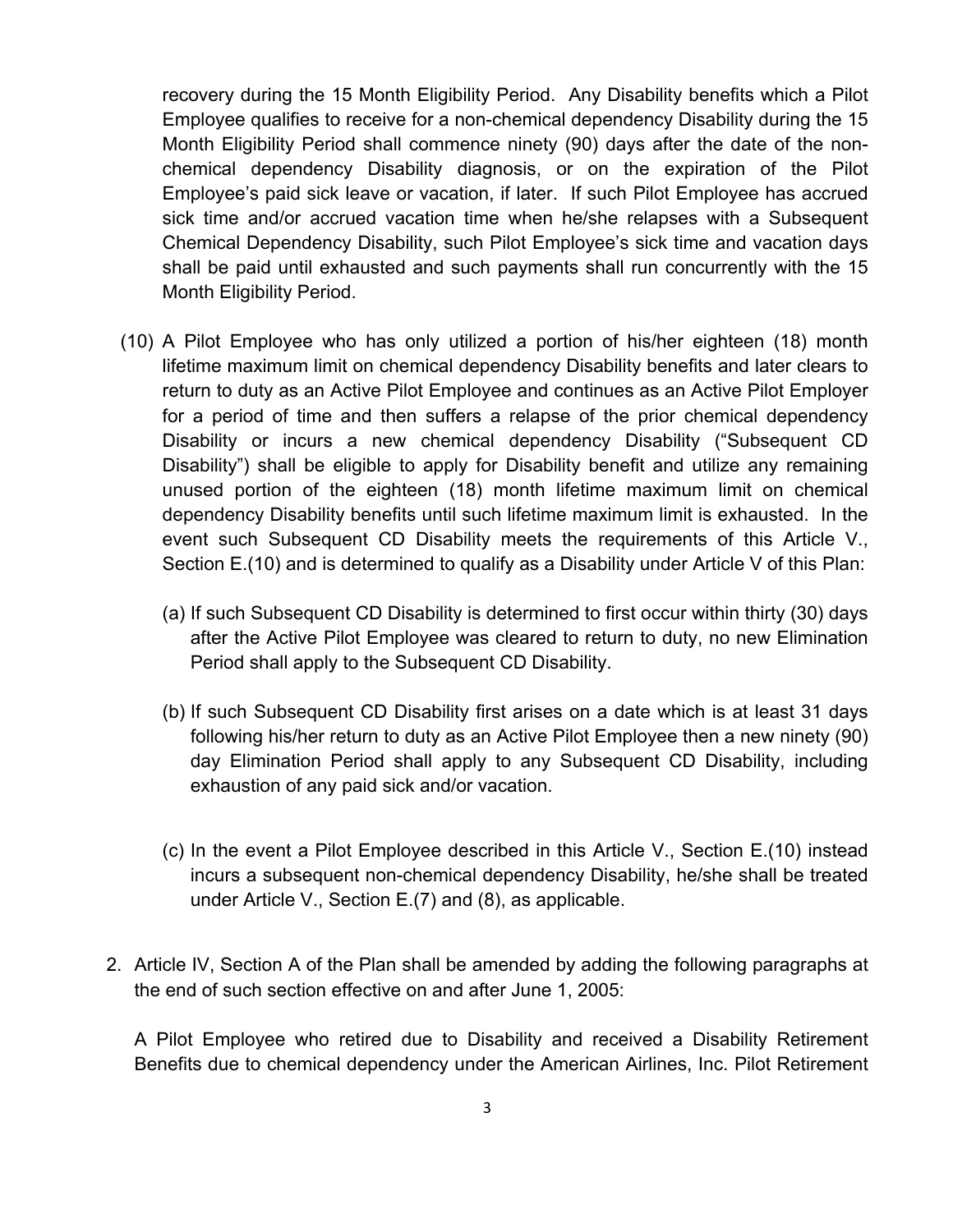Benefit Program through May 2005, and who suffered a subsequent related Disability on April 28, 2003, shall be eligible to apply for Disability Benefits under this Plan for any period of Disability after May 31, 2005, provided such Pilot Employee otherwise meets the requirements to be Disabled to receive Disability Benefits under this Plan and such Disability continues to exist after May 31, 2005 and appropriate medical care is not wantonly disregarded by such Pilot Employee. Such above mentioned Pilot Employee shall not receive any benefit under this Plan for any period of Disability Prior to May 31, 2005.

A Pilot Employee who commenced receiving Disability Retirement on July 30, 2004 under the American Airlines, Inc. Pilot Retirement Benefit Program due to a chemical dependency and continued receiving such benefits through March 28, 2006, and who suffered a subsequent disability due to a cardiac condition shall be eligible to apply for Disability Benefits under this Plan for any period of Disability after March 26, 2006, provided such Pilot Employee otherwise meets the requirements to be Disabled under this Plan after March 28, 2006 and appropriate medical care is not wantonly disregarded at any time. Notwithstanding the above the latter of the two Pilot Employees shall not receive any benefit under this Plan for any period prior to March 28, 2006.

The above described Pilot Employees are covered under the Plan subject to the terms and conditions of this Plan, except that all coverage and benefits for such Pilot Employees shall not be subject to a new elimination period for such subsequent disability. Such Pilot Employees are subject to the Plan's requirement to provide updated medical condition and treatment records at least once every ninety days.

- 3. The Plan is hereby amended by adding a new Section N to Article VIII, immediately following Article VIII, Section M.
	- N. Individual Pilot Disability Matters

The Allied Pilots Association acknowledges that the Company cannot resolve individual benefit eligibility or other issues outside of the Pilot LTD Plan's claim and appeal processes herein.

4. No other provision in the Plan is amended by this Amendment. This Amendment can only be changed or modified by the execution of a subsequent amendment to the Plan.